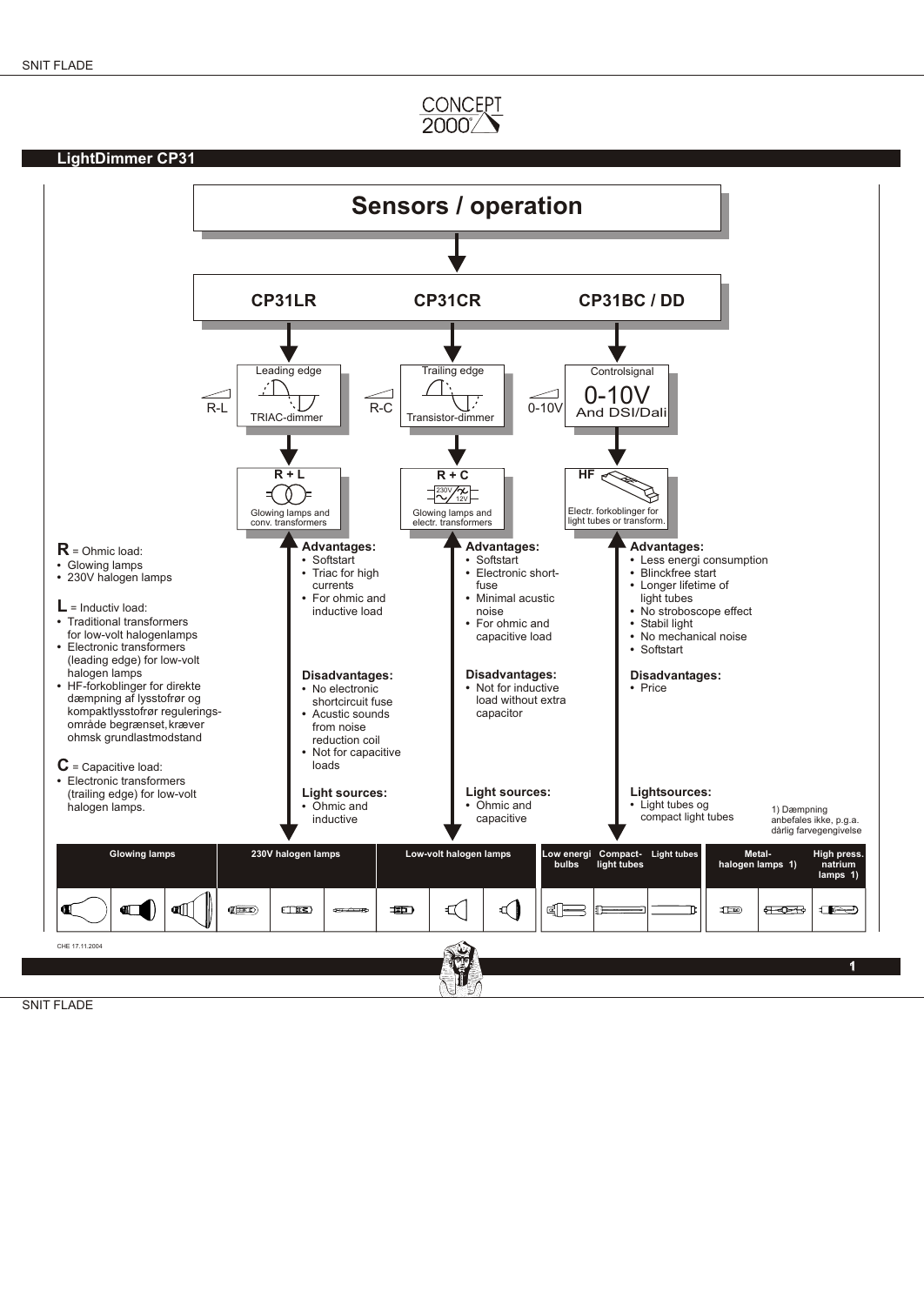### **LightDimmer CP31**



CHE 17.11.2004

#### PE 230V~50Hz L N 10A TypeB  $\otimes$  $L N \otimes \otimes$ CP 31 LR/CR Modul-Nr. 4 6 8 10 .<br>ר -<br>7 24V  $\circledcirc$  $\overline{ }$ . . + Plus 24V + . . + Plus 24V  $\mathbb{I}$  $\overline{\phantom{a}}$ Minus (-)  $B C D E F G H L K L$ Minus (-) Data D Dŀ Data **Note:**  $On/Off$ 2 3  $\begin{array}{c}\n\text{Dimmer} \\
\downarrow \\
\downarrow \\
\downarrow\n\end{array}$ ក្ដី ក្ PIR and potentiometer cannot work together ا نج<br>م  $\Gamma_{\rm eff}$ NC  $311 + 1.$  $\overline{1}$   $\overline{1}$   $\overline{1}$   $\overline{1}$   $\overline{1}$   $\overline{2}$   $\overline{1}$   $\overline{2}$   $\overline{1}$ **Connections for CP31LR/CR: High voltage Symbol** L Phase input<br>N Null

Pin 6<br>Pin 8 Pin 8  $\frac{A}{C}$  Regulated phase<br>Pin 10  $\oplus$  Ground  $\Leftrightarrow$  Ground **Low voltage for CP31LR/CR/BC**<br>Pin B + Plus 24 Pin B + Plus 24V DC<br>Pin C - Minus (-) Pin C - Minus (-)<br>Pin D-E-F See page Pin D-E-F See page 5.29 Pin G  $\circ$  Impulse input (-)<br>Pin H  $\circ$  indicator output ( Pin H  $\otimes$  indicator output (-)<br>Pin I PIR/potentiometer Pin I I PIR/potentiometer<br>Pin K K Daylightsensor Pin K K Daylightsensor<br>Pin L L Conversation Conversation

#### **Technical data CP31xx:**

| High voltage:<br>CP31LR          |                  |
|----------------------------------|------------------|
| Load 220V AC/50Hz                | 40-1000 VA       |
| Load 110V AC/60Hz                | 40-500 VA        |
| Power loss                       | $< 1\%$          |
| CP31CR                           |                  |
| Load 220V AC/50Hz                | 40-600 VA        |
| Load 110V AC60Hz                 | 40-300 VA        |
| Power loss                       | $< 1\%$          |
| Low current CP31LR og CP31CR:    |                  |
| Curr. consumption @ 18 V DC max. | 30 mA            |
| Power consumption @ 18 V DC max. | 0,5 VA           |
| Common data for CP31xx:          |                  |
| Mains                            | 230V AC/50 Hz    |
| Softstart                        | $500$ ms         |
| discontinuation time             | $300$ ms         |
| Fuse (type B)                    | max.10 A         |
| Indications output               | max. 75 mA       |
| Curr. consumption switch         | $0.5 \text{ mA}$ |
| Impulse time for switch          | 50-300 ms        |
| Cable dimension low current      | f ex 0.6 mm      |
| Cable length pr. input           | R max. 1 K-ohm   |
| * Special version                |                  |



- Note ! When programming min/max light levels, the short cut is fitted and then removed when programming is done.
- \*\* At higher loads or at 3-phase control use a contactor with an RC across coil.
- After applying high current and controlwires, the potentiometer "P" must be regulated. Turn off CP31BC and that lightdimmer type G eller GLC are off. If light is not off the potentiometer "P" is turned clockwise untill light turns off.

#### **Connections for CP31BC High voltage Symbol**

| <b>High voltage</b>              | ovmbol       |                  |
|----------------------------------|--------------|------------------|
| Pin 2                            | NO.          | Relay output 10A |
| Pin 4                            | L            | Phase input      |
| Pin 6                            | N            | Null             |
| Pin 8                            | $0-10V$      | Output 0-10V     |
| Pin 10                           | $\mathbf{I}$ | Minus $(-)$      |
| <b>Pin 12</b>                    | $10-0V$      | Output 10-0V     |
| <b>Technical data for CP31BC</b> |              |                  |

### **High voltage**

| піцні уопаце                     |                    |
|----------------------------------|--------------------|
| Mains                            | max. 230V AC/50 Hz |
| Relay output                     | $10A/230V \sim$    |
| Load ohmic - cos phi=1,0         | 2300 VA            |
| Load inductive - cos phi=0,5     | 1150 VA            |
| In- and out time max.            | 50 <sub>ms</sub>   |
| Fuse max.                        | 10A                |
| Load 0-10V output                | max. 75 mA         |
| Load 10-0V output                | max. 5 mA          |
|                                  |                    |
| Low voltage for CP31 BC          |                    |
| Curr. consumption @ 18 V DC max. | 50 mA              |
| Power consumption @ 18 V DC max. | 0.9 VA             |

**Side** 2.03 **2**

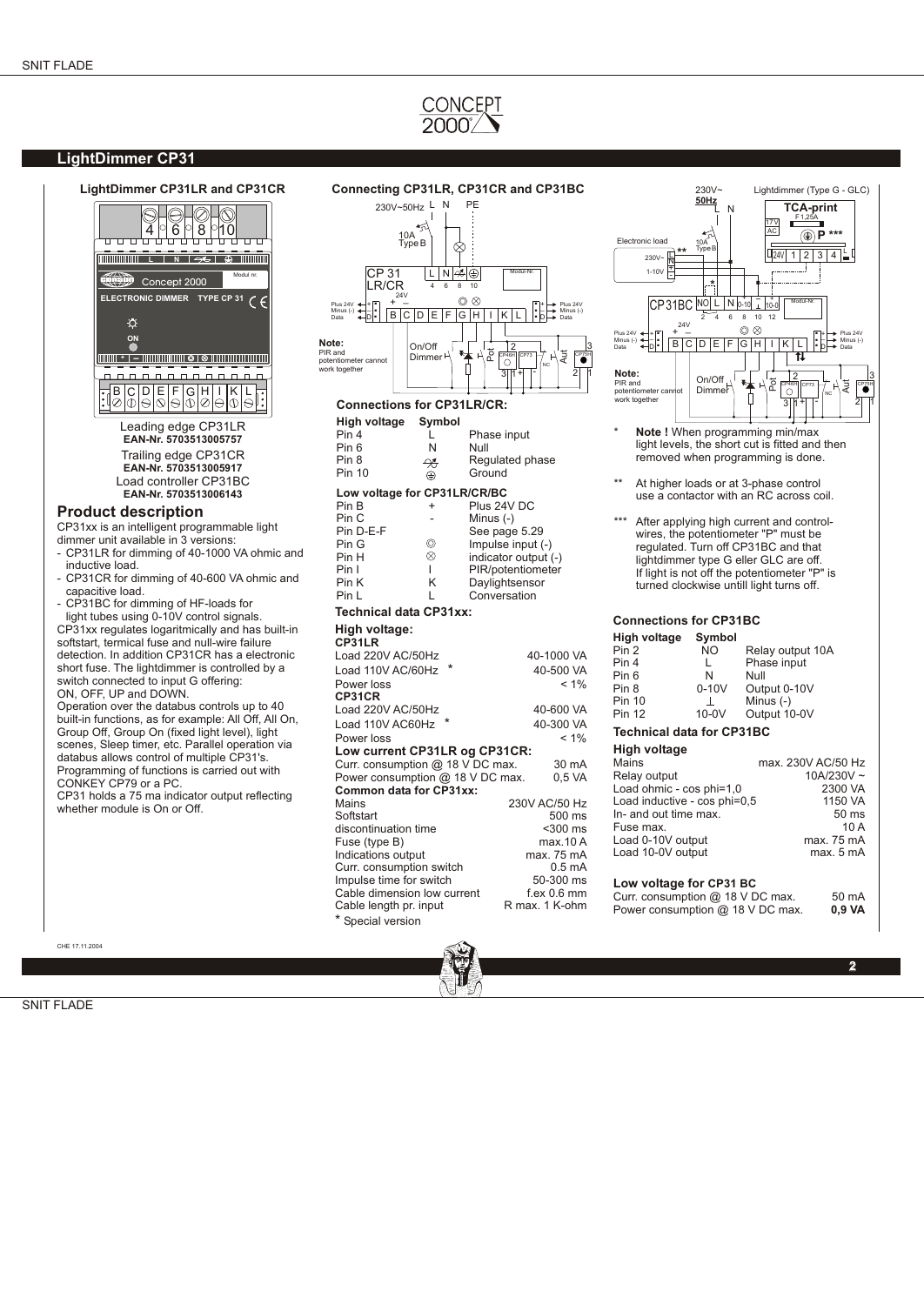

### **LightDimmer CP31**





**Pay only for the necessary light quantity**





CHE 17.11.2004

#### **Aemployment examples/ energy saving**

#### **Create the right atmosphere with light scenes**

A single push on the button can create the right lighting.

- For instance, you can have buttons for:<br> **Daily** external the luminous, whitch you
- **Daily** The luminous, whitch you prefewhen entering the room.<br> **Guests** Dim light different levels more light over the dinner tab
- Dim light different levels more light over the dinner table.
- **Comfortable-**Dim light where a few things are in focus.<br>**TV** Blinds are closed and the light is being div
- **TV** Blinds are closed and the light is being dimmee in order not to daze.<br>**Cleaning** -100% light
- **Cleaning** -100% light

#### **Daylight controlling.**

The curve shows how many hours it is possible to save on artificial light. Pay only for the necessary light quantity.

The sun is a great light source, which varies over the day, it makes a 180 degrees journey and has different attitude depending on the season. Therefore , you have to make demands on method of control and sensorss as well as their position. CP31XX is fit with an entry point for a daylight sensor in such a way that you can control the light during the daytime. CP31xx regulates the artificial light as to much daylight there is. (The daylight sensor must "see"

#### 50% daylight and 50% artificial light).

The goldsmith wishes a lot of light during the day and a more dimmed lighting in the evening in his show window. This kind of lighting optimizes the customers' perception of a display. Day lighting and evening lighting at a service station make a demand for accommodation to daylight aiming at creating as little contrast between inside and outside. This happens by means of reverse day lighting. (Daylight sensor shall only "see" daylight)

#### **Connecting dimmers and ballast controller**

Conson has developed dimmer and ballast controllers in such a way that up to 10 dimmers/ballast controllers can controlled together. This function may be applied seveal plases.

#### For instance:

Large rooms which by means of folding doors can be divided up into smaller rooms. In rooms or halls in which the load is too great for one dimmer/ballast controller the load can be divided between several dimmer in such a way that these may be connected permanently by connecting the "L'' Clamps.

**NB !** The connection of dimmers/ballast controllers must only be done at the side with low current. The regulating phases or outputs MUST NOT be connected.

#### **Life time of incandescent lamps**

As it is seen from this graph, it pays to dim the light. If the nominal mains voltage is lowered by 5 to 10%, most light sources average life time will double immediately. Tis reduction also results in less heat emission reducing the demand for air condition.

#### **General - need - economy**

Without doubt, there is economy in light controlling and light dimming. How much depends on the individual installation. We have seen payback times from six to four years but it completely depends on the arrangement of the room and its condition. Contact your electrician and remember that you get 'light' experiences when using less energy. Put a damper on the electricity bill.



**3**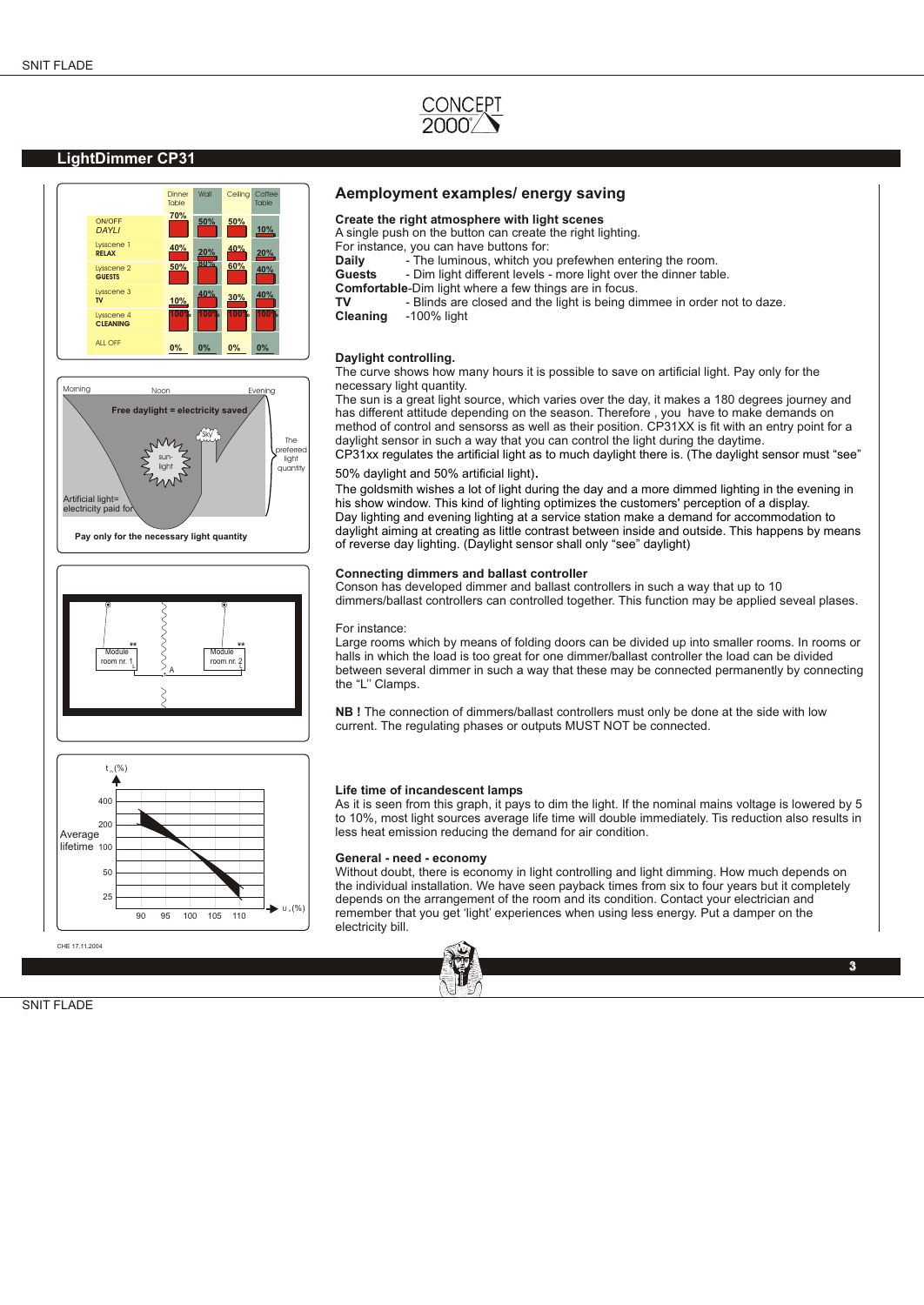

### **LightDimmer CP31**

#### **Employment**

The following description of our intelligent dimmer module CP31xx only gives a small insight into the many possibilities offered by these dimmers. Compared to other dimmers at the market Conson set the standard

### **Dimmers module Cp31xx**

- Three different hardware versions:
- CP31LR for ohmic and inductive load
- CP31CR for ohmic and capacitive load
- CP31BC for 0-10 / 10-0 volt's control
- CP31DD for digital protocol
- Advantages of dimmer modules CP31xx:
- -Short-circuit fuse (version CR)
- -Overload protection (Long useful life)
- -No fuse to be changed
- -10 light levels different luminous intensities -Timer function – sleep function
- -Touch-control on/off, up/down
- -Indication for lay-out panel/buttons
- -Battery backup for the next 1000 years
- -Advanced automatic control simple regulation
- -Soft start with high starting current -Thermal protection with too high
- temperatures
- -Both dimmers and ballast controllers can be connected in a simple way
- -Logarithmic dimming with a single touch Protection against zero disconnection -Fade times
- **"Sleep timer":** For instance, one push at the 'sleep timer' button turns on the light at 30- 50% light and automatically turns of the light after 30 minutes when the children has fallen to sleep.
- **"Sleep control":** One push at the 'sleep control' button turns on the light at for instance 10% light and automatically turns of the light after 15 seconds.
- **"Everyday light":** Comfortable and energysaving light in the house.
- **"Guests":** The right and predetermined luminous intensity in the whole house when the guests arrive. Not only does the table have to look nice and food taste good, candle lights and artificial light including the lamps outside have to create the right atmosphere. **"TV":** A clear pictures with a non-dazzling light – and with the curtains drawn.
- "Comfortable": Feeling pleasant and
- comfortable make a demand for the right light CHE 17.11.2004

atmosphere.

**"Cleaning":** A must which demands 100% light.

**"Up at night":** The button next to the bed – some might call it a luxury but still very pleasant. A single push and the light is turned on at 10% in the bedroom, 50% in the hallway and 90% in the bathroom. When go back to bed, the light will automatically be turn off.

**"Getting home":** Just push one button and turn on the light you need when you get home."Going to bed": The button is placed next to the bed and turn off all the light in the house except the light in the bedroom.

**"Party":** Evocative light when you are having a party. At the same time, you can block the buttons all over the house in order to avoid anyone fiddling with the buttons.

**"Outside lightning":** Normally, you would turn on the outside lightning at a 100% when it gets dark outside. With Conson's intelligent dimmers you can control the light at different luminous intensities depending on whether a person is outside or not.

Example: When it gets dark, from 4 pm to 8 pm, the light turns on at 70% and from 8 pm to midnight, the luminous intensity is 30%. If a person walks by, the light will automatically increase to 100% in five minutes.

"Imitated activity": (Protection against burglars) Now, it is possible to turn on various lamps at different intensities which is suited to your needs.

**"Delayed turn off":** If you have a centrally placed lay-out panel or a 'turn off everything' button you will be able to make a delay (turn off >60 seconds). You will then have 60 seconds to get to the door before the light turns off.

**"Memory":** (Turn on, turn on in ? time and change-over) The dimmer turns on at the level last used. If the M1 (change-over) button has not been activated within 20 seconds the next function is to adjust the light up (a long push).

 **Control possibilities of the dimmer module Cp31 via the data bus:**

| <b>Aktion via CP-Bus</b>          | <b>LCD-Display</b>    |
|-----------------------------------|-----------------------|
| ON                                | ON                    |
| OFF                               | Sluk                  |
| Pulse (on/off,dim)                | **<br>Pulse           |
| ON for 15 seconds                 | ON 15 s               |
| ON for 30 seconds                 | ON 30 s               |
| ON for 45 seconds                 | ON 45 s               |
| ON for 1 Minutes                  | ON 1 m                |
| ON for 5 Minutes                  | ON 5 m                |
| ON for 10 Minutes                 | ON 10 m               |
| ON for 15 Minutes                 | ON 15 m               |
| ON for 20 Minutes                 | ON 20 m               |
| ON for 30 Minutes                 | ON 30 m               |
| ON for 45 Minutes                 | ON 45 m               |
| ON for 60 Minutes                 | ON 60 m               |
| OFF after 15 seconds              | OFF > 15s             |
| OFF after 30 seconds              | OFF > 30 s            |
| OFF after 60 seconds              | OFF $> 60 s$          |
| OFF after 5 Minutes               | OFF > 5 m             |
| OFF after 15 Minutes              | OFF > 15 m            |
| OFF after 30 Minutes              | OFF > 30 m            |
| OFF after 60 Minutes              | OFF > 60 m            |
| Blocking (Bus+kipindgang)         | Block                 |
| Auxiliary relay function          | $\star$<br>Aux        |
| Light level up                    | $**$<br>Light up      |
| Light level down                  | $***$<br>Light down   |
| Light level 10%                   | Light 10%             |
| Light level 20%                   | Light 20%             |
| Light level 30%                   | Light 30%             |
| Light level 40%                   | Light 40%             |
| Light level 50%                   | Light 50%             |
| Light level 60%                   | Light 60%             |
| Light level 70%                   | Light 70%             |
| Light level 80%                   | Light 80%             |
| Light level 90%                   | Lys 90%               |
| Light level 100%                  | <b>Light 100%</b>     |
| Fade 5 seconds                    | Fade 5 s              |
| Fade 10 seconds                   | Fade 10 s             |
| Fade 20 seconds                   | Fade 20 s             |
| Fade 30 seconds<br>Fade 1 Minutes | Fade 30 s<br>Fade 1 m |
| Fade 5 Minutes                    | Fade 5 m              |
| Fade 15 Minutes                   | Fade 15 m             |
| Fade 2 Timer                      | Fade 2 T              |
| Daylight control                  | <b>AUT</b>            |
| Inverted daylight control         | <b>AUT Inv</b>        |
| Potentiometer control             | Pot                   |

**\*** Auxiliary relay function is employed with special functions for instance Group Turn on/off (see CP20), twilight relay (see CP70D).

**\*\*** With 'L' communication (meaning no short between clamps 'E' and 'L') "toggle /M1" functions as Turn on/off, "light up" as Turn on and "light down" as Turn off.

**4**

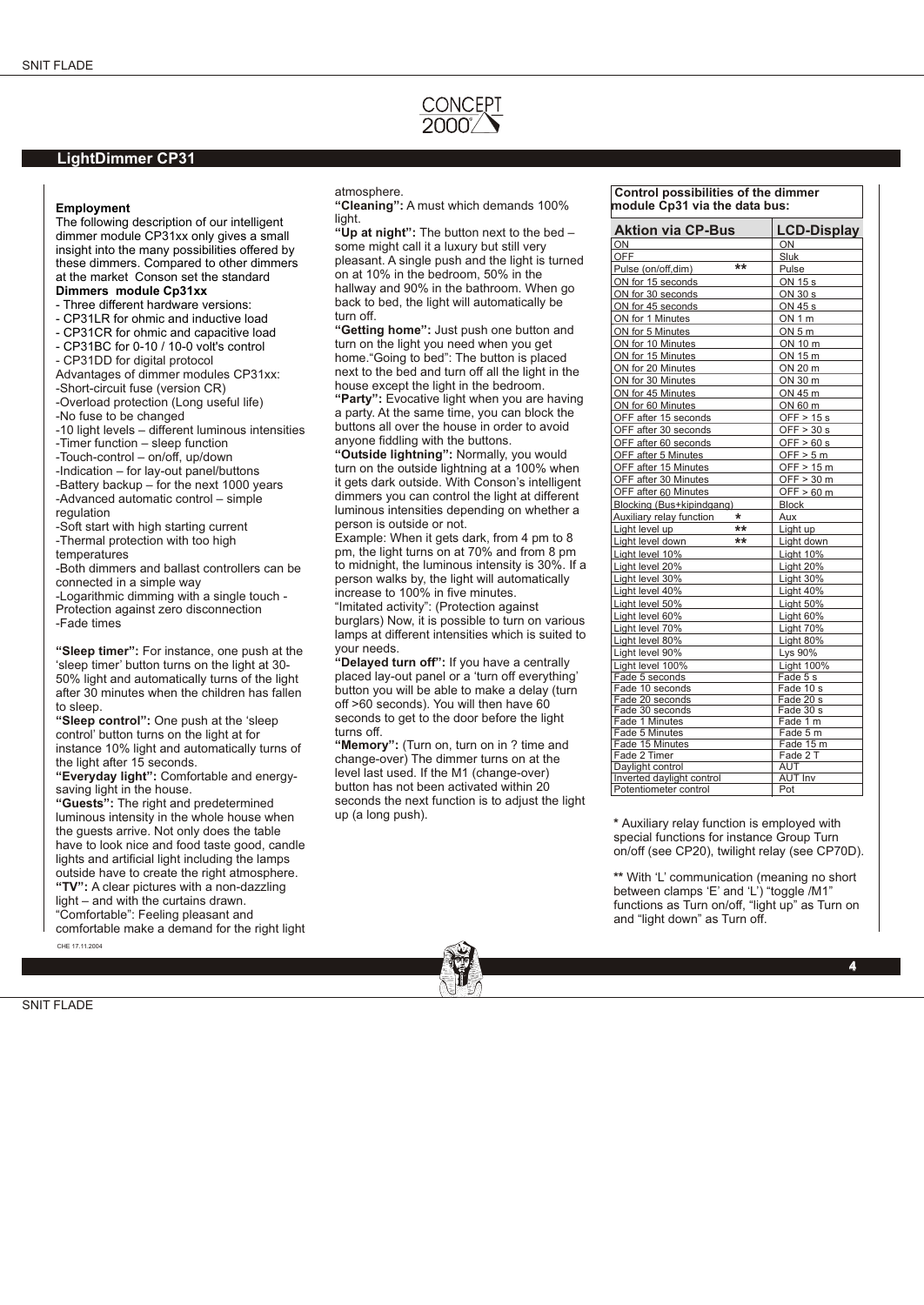### **LightDimmer CP31**

#### **Installation of dimming module CP31xx** Clip the module on the DIN rail and connect

the connection wires to the modules. The plus/minus lines and "data line" are connected through this wire. Connect high voltage to the module and control the connection before turning on the power. **NOTE**: Regard the heat development when mounting the module. It is important to ensure good ventilation in the switchboard as temperatures above 35° Celsius may cause the dimmer to switch off. If this occurs, the module's LED flashes the SOS signal (three short, three long and three short flashes). Reset the light dimmer by push and holding the M1-button (clamp G) for 20s, and then the dimmer can be restarted. Until the cause for switching off is found, it is possible to turn down the light to 30% to avoid the dimmer from switching off again. It is not possible to permanently overload a light dimmer with eg 10% and then believe that it is enough to turn down the light intensity by 10%. The light dimmer will switch off after some time. With inductive load, we recommend to reduce the power consumption by 10% due to loss in the transformers.

Normaally it is not necessary to keep a distance between mounted modules. NOTE:

When disconnecting the high voltage (either phase or null) the light dimmer will disconnect the light source and the LED will make short flashes – long pauses. When connecting the high voltage again, the light dimmer will turn on with Softstart. The light dimmer is turned on at the same level as before. If the M1(toggle ON/OFF) button has not been activated in 20s, the next function is to adjust the light up (long push).

#### **Adjusting max./min. levels on dimmer modules type CP31**:

As standard, the field of variation is adjusted at the factory where min.  $= 5\%$  and max.  $=$ 95%. This can be changed by a new adjustment. The adjustment of these levels is

done as follows: **NOTE**. By the dimmer module CP 31BC, mounting of a "short" between clamp two (NO) and clamp four (L) is necessary before making adjustments. After the adjustment, the "short" must be removed.

Activate the M1 button (connect clamp G) until the module's LED flashes (about 20s

CHE 17.11.2004

after the dimming module reaches max./min. level).

**Max. level:** Adjust the light until it reaches the wanted max. level and turn off the light on the M1 button. - Turn on again.

**Min. level:** Adjust the light until it reaches the wanted min. level and turn off the light on the M1 button.

- Turn on again and wait about 20s without touching the M1 button. When the LED stopsflashing, the max./min. levels are saved in the memory – also by power has been disconnected. The two latest levels, where the dimmer module was turned off, are saved. The lowest level of the two is saved as the minimum. NOTE. A small adjustment area must always be present between the max. and min. levels. The max. and min. levels are annulled if the two levels are placed to close to each other and the programming must start over again. Adjustment of the automatic level: After having adjusted the min. and max. level, the light is adjusted with the M1 button until the wanted automatic light level is reached. Afterwards, the automatic light level button (placed parallel above the light meter) is operated. Wait about 20s without touching the buttons – when the light turns off, the max.-, min.- and automatic levels are saved in the memory.

The light dimmer is now ready for use.

**As standard, the light dimmer CP31 is supplied so that it can replace all previous versions of Conson light dimmers for DIN bar mounting.**

|                                                  | <b>Light dimmer and</b><br><b>Ballast controller</b>                                            |  |  |  |  |  |  |  |
|--------------------------------------------------|-------------------------------------------------------------------------------------------------|--|--|--|--|--|--|--|
| R<br>24V DC<br>from<br>CP 11<br>(3 pole<br>plug) | Κ<br>С<br>F<br>G<br>F<br>⋤<br>. TA SD<br>SA<br><b>ID</b><br>24V DC<br>from/to<br>next<br>module |  |  |  |  |  |  |  |

- **SA D** Turn off all  $-(*)$  for centralcontrol use)<br>**TA F** Turn on all  $-(*)$  for centralcontrol use)
- **TA E** Turn on all  $-(*)$  for centralcontrol use)<br>**SD F** Turn off partial  $(*)$  for centralcontrol use

Max.- And automatic light level.

**SD F** Turn off partial - (\* for centralcontrol use)<br>**M1**  $\oslash$  Manual button "Touch"- operating ON/ Manual button "Touch"- operating ON/ OFF and dimming together with min.-,

- **LD**  $\otimes$  LED with resistor for indication
- **I I** PIR/Potentiometer input<br>**K K** Davlight sensor input
- **K** Daylight sensor input
- **L** L Input/Output for master slave connection All types and controlling version are Connectable

**When the module is used in a Concept 2000 system and receives a databus- or Conkey signal, the module automatically changes to Concept 2000 functions. (Clamp "D" also functions as CP-databus communication).**



\* To use the functions light up, light down, and toggle on/off via databus line from a linkmodule (CP20, CP70 A/B/C), it is necessary to mount a short between clamps "E" and "L" on the light dimmers. The light dimmers are supplied with this connection already mounted.

When this short is mounted, the "L" communication (parallel operation of more light dimmers) cannot be used. NOTE:

If "L" communication is to be used, the short must be removed, the power must be shortly disconnected and the databus connection between the light dimmers must be disconnected.

When the connection between "E" and "L" is not mounted, the functions: change over, light up and light down via the databus will have the following functions:

| Light up      | - The light dimmer is         |
|---------------|-------------------------------|
|               | turned on at the latest level |
| Light down    | - The light dimmer is         |
|               | turned off                    |
| Toggle on/off | - The light dimmer is         |
|               | turned off/on                 |
|               |                               |

All direct operations on the light dimmer's terminal block are independent of the abovementioned functions.

**5**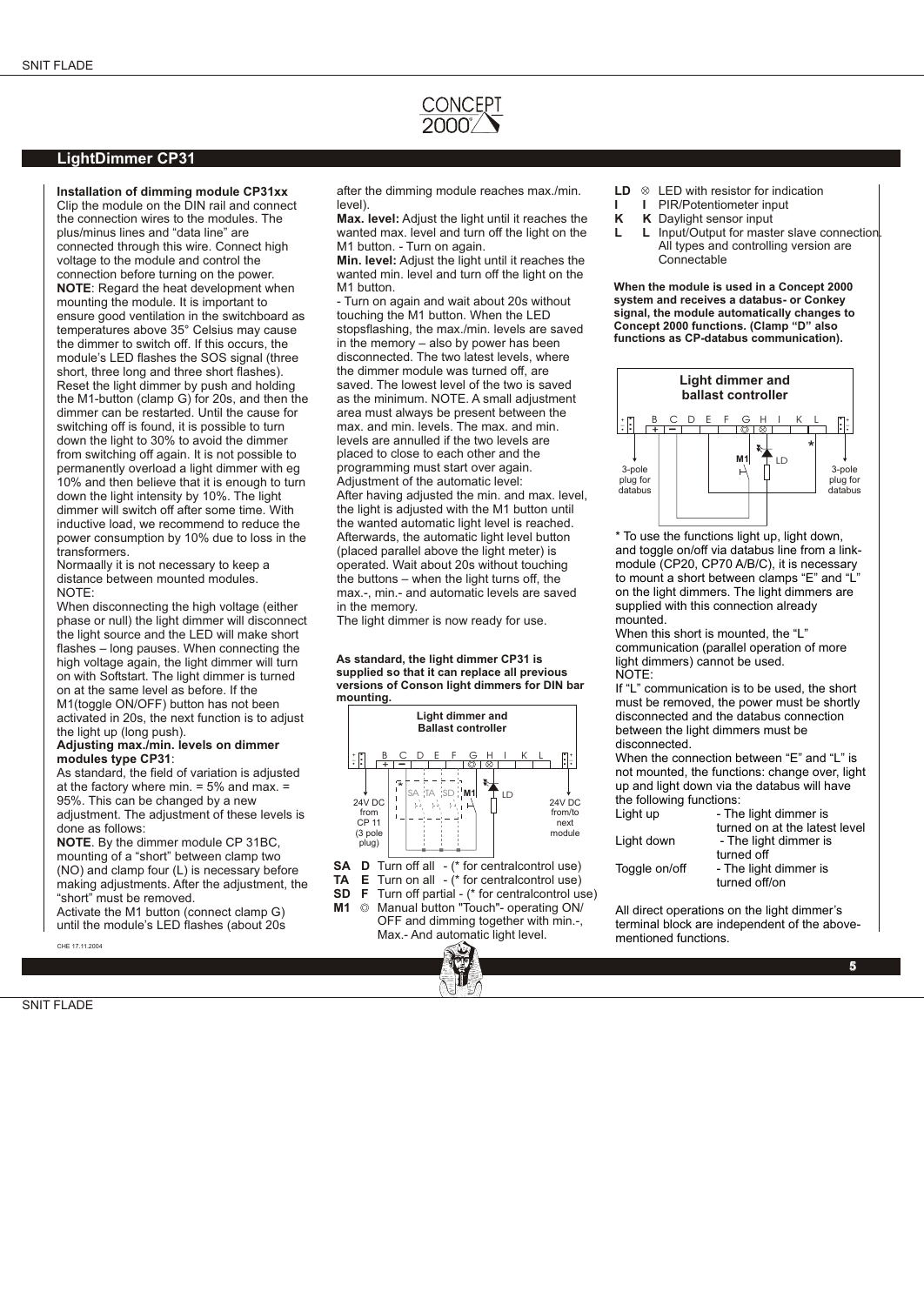### **LightDimmer CP31**

#### **Automatic control**

With help from a daylight sensor CP75H, the light dimmer or ballast controller will dim the artificial light in such a way that the light level in the room is the same regardless wether the sun is shining or the weather is cloudy. Reversed daylight controlling is also possible. I.e. when the artificial light is lowered concurrently with the reduction of the light incidence. It is suitable for goldsmiths and silversmiths. Activation occurs via CP20 (permanent short). (The daylight sensor should only be able to "see" daylight).

Furthermore, it is possible to connect the motion sensor CP73, to turn off the light after ten minutes when nobody is in the room. More motion sensors may be linked in series. Moreover, "Touch" operation is also possible. Low power push button for the "Touch" operation is connected between clamps "G" and minus (clamp "C"). This button is called "the M1 button". "Touch" operation: Push this button (M1 button) shortly for turning the light dimmer on/off. When holding down the button, the light level is adjusted and the direction is changed when the button is unactivated shortly. The automatic button (toggle on/off) for activation of daylight controlling is connected between clamps "K" and minus (clamp "C"). Daylight sensor type CP75H is to be connected to plus, minus and clamp "K" (see connection). The light may be turned on/off on the automatic button. If the light has turned off automatically because there is no motion detected in the room, it will



turn on immediately when motion is detected. If the light is turned off from a button (automatic button, M1 button or via CP 20) the motion sensor cannot turn the light back on. Here, activation of the automatic button, M1 button or a button via a link module, eg CP 20, is necessary.

#### **Potentiometer controlling:**

Apart from "Touch" operation, one might choose to operate the light dimmer or the ballast controller manual from a potentiometer CP46H (demands low power push button for on/off) or via an external control voltage 0.75-10 VDC. 0.75 VDC is the lowest light level and 10 volt is the highest light level. Less than 0.5 volt will turn the light dimmer or the ballast controller on/off alternately (ON/OFF) on the adjusted level. The control voltage and low power push button are connected to clamp "I". The module will always turn on/off when the control voltage is adjusted down under 0.5 volt (minimum). It is possible to connect light meter CP75H to clamps "K" and automatic button in the same way as to the automatic action controlling (this does not apply to Cp73).



#### **VIA BUS:**

You cannot use "fade time" + "turn on in ? time" or "turn off after ? time". If you want to use "turn on", "turn off" or "light level" together with "fade time" you must program the modules as shown in the following examples:<br>F1 = "turn on" F  $F1 = "turn on"$   $F2 = "fade time"$ <br> $F1 = "turn off"$   $F2 = "fade time"$  $F2$  = "fade time"

 $F1$  = "light level"  $F2$  = "fade time" If they are changed and programmed:  $F1 =$ "fade time"  $F2 =$ "turn on", the dimmer will turn on without "fade time". Another example: if you want to use "light level" together with "turn on in ? time":  $F1 = "light level"$   $F2 = "turn on in ? time".$ If they are changed and programmed: F1 = "turn on in ? time"  $F2$  = "light level", the dimmer will turn on on "light level" and stay there.

#### SUMMARY:

If you use "light level" it must be programmed first.

If you use "fade over time" it must be programmed last.

"Fade over time": Can be used to make a long dimming time for eg cinemas or to make a "soft" change between light scenes. Fade 2 hours is especially suited for eg chicken farm.

Fade over time: the time is calculated from 0- 100% light.

If the light dimmer has been turned off, it starts from 0%. If the light dimmer is turned on at eg 50% and you say 100% - fade 10s, the light dimmer adjusts from 50% to 100% (the time is then 5s).

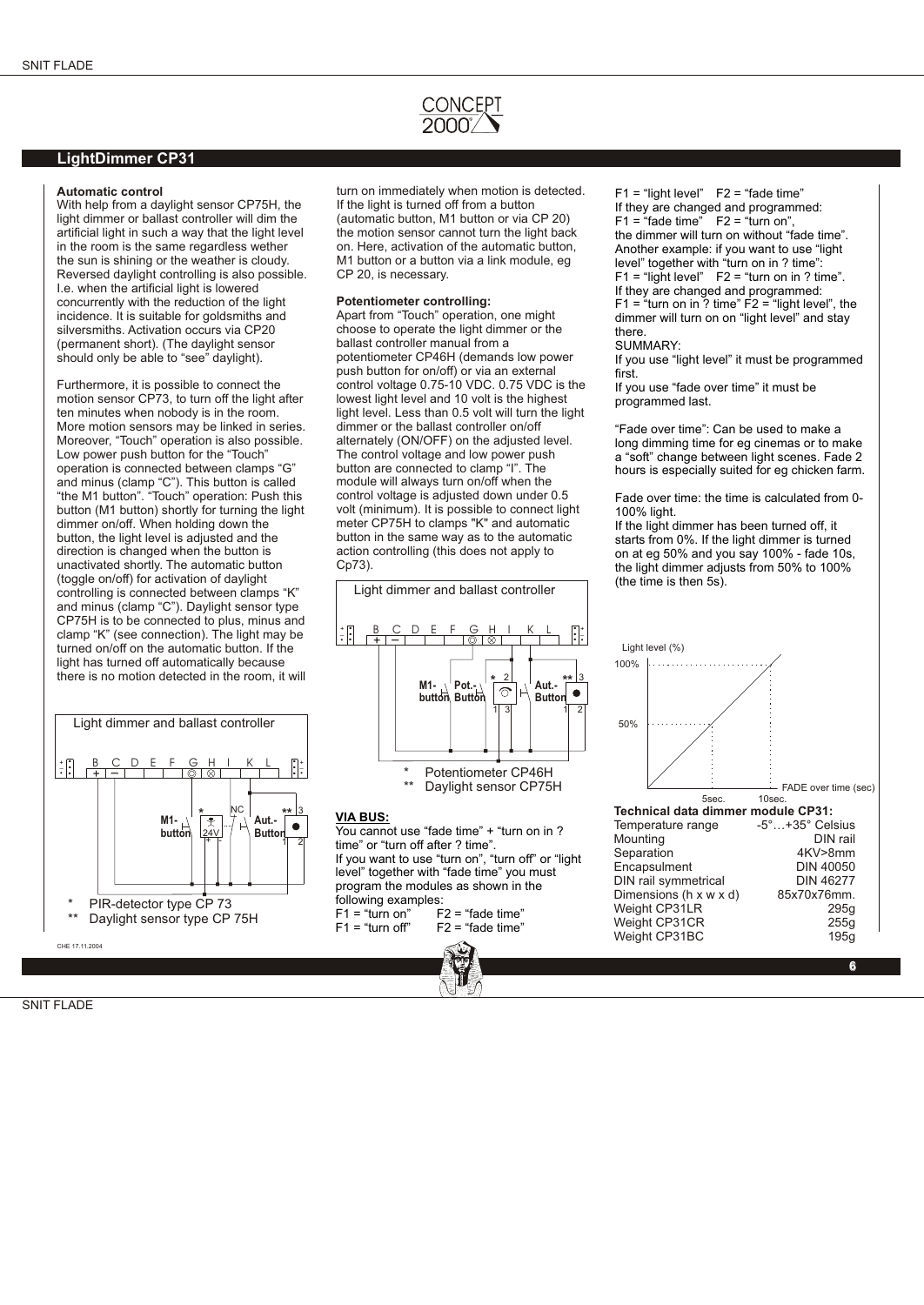

### **LightDimmer CP31**

## **Coupling of more dimmers or ballast controllers (a combination is possible)**

Conson has developed dimmers and ballast controllers in such a way that up to ten The coupling occurs when the clamp "L" on connection of dimmers for more rooms. dimmers/ballast controllers may be controlled the dimmers/ballast controllers are<br>together. Dimmers may also be connected connected. If the dimmers/ballast controllers together. Dimmers may also be connected connected. If the dimmers/ballast controllers **NOTE:** Coupling of dimmers/ballast with ballast controllers. This function may be are connected, the dimmer/ballast controller. control used in various places with advantage. Some which is operated, is the "Master" and side. The adju<br>examples:<br>decides the light level Via clamp "I" the be connected

smaller rooms by means of folding doors. In rooms or premises, where the load is too rooms or premises, where the load is too are to be adjusted to. This happens when a large for one dimmer/ballast controller. the dimmer/ballast controller is operated via a load may be divided on more dimmers, thus

Coupling of dimmers and ballast controllers connecting these permanently by combining programmed (standard setting is to be conson has developed dimmers and ballast the clamps "L".

examples:<br>
Large rooms, which may be divided up into Master "communicates" which light level Master "communicates" which light level the other dimmers/ballast controllers ("Slaves") dimmer/ballast controller is operated via a<br>button. The "Slave" dimmers may not be

are connected, the dimmer/ballast controller, controllers must only occur on the low voltage<br>which is operated, is the "Master" and side. The adjusted stages or exits must NOT

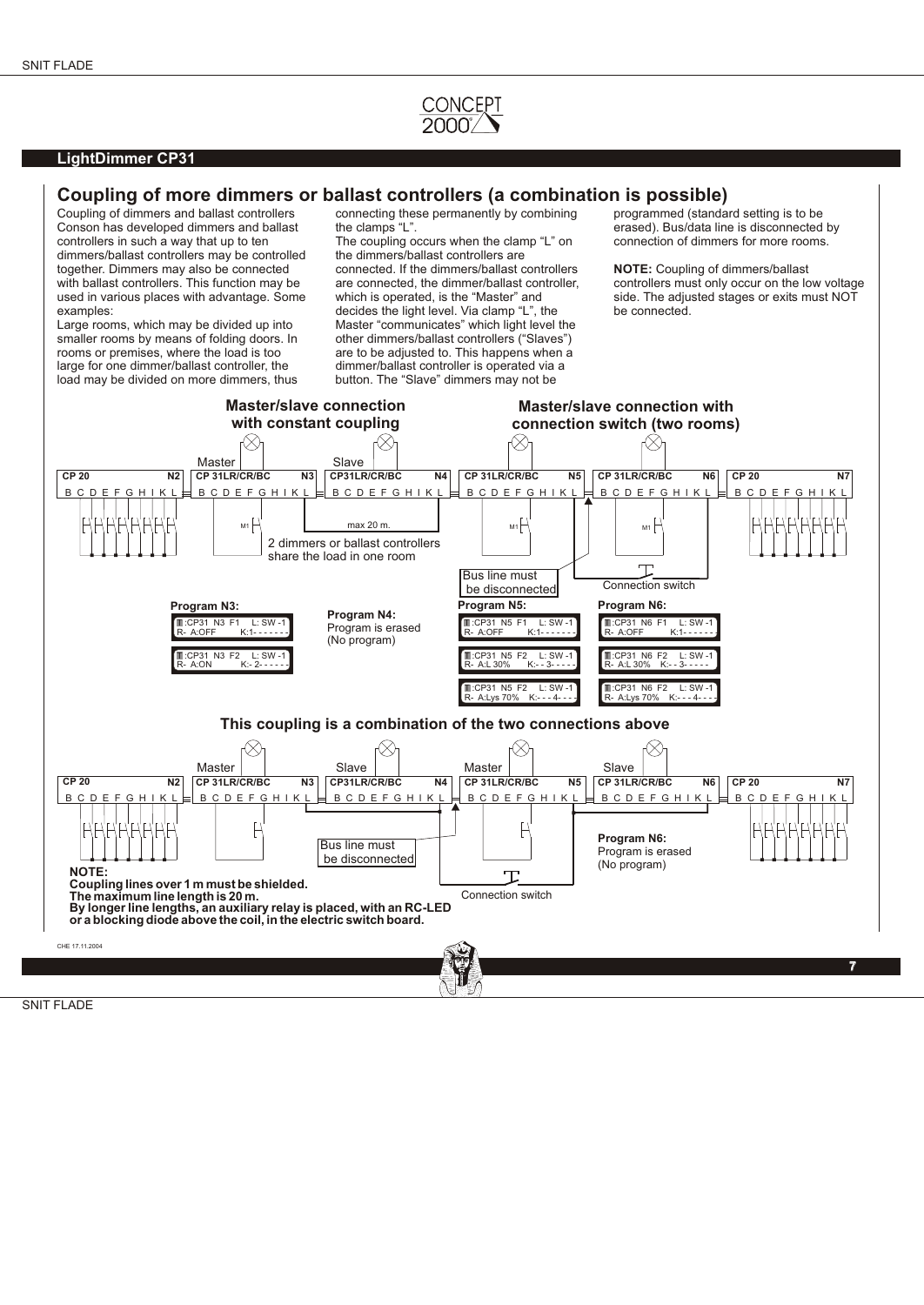### **LightDimmer CP31**

### **Planning examples of coupling of dimmers or ballast controllers in a conference room which can be divided into several rooms.**

**Coupling of dimmers and the ballast controllers (or combined):**

**2 rooms:** If folding door A is opened (the button is closed) the dimmers or the ballast controllers will be connected. If one of the buttons is operated, both dimmersor ballast controllers are adjusted to the same level irrespective of type.

**3 rooms:** If folding door A is opened (the button is closed) the dimmers/ballast controllers 1 and 2 will be connected and can be operated from the connected buttons. Dimmers/ballast controllers can be operated separately. If all doors are opened, all dimmers/ballast controllers will be connected and they could be operated from all buttons in the room, despite of type.

**4 rooms:** if all folding doors are closed, all dimmers will function separately. However, if folding door D is opened, dimmers/ballast controllers 1 and 2 will be connected. If door F is opened, dimmers/ballast controllers 3 and 4 will be connected. As a result, the room is now divided into two separate rooms.

If only the doors D and G are open, the dimmers/ballast controllers 1, 2 and 3 will function analogous while dimmer/ballast controller 4 still can be operated separately.

The connection will first take place when the dimmers or the ballast controllers are operated, despite the types which are connected.

**NB! The rooms can also be fitted with CP20, CP70 etc.**

CHE 17.11.2004



\*\* Ballast controllers, types of dimmers and number depend on load and wishes regarding control.



\*\*Ballast controllers, types of dimmers and number depend on load.



\*\*Ballast controllers, types of dimmers and number depend on load.

\*Note that all connection buttons are switched off when the doors are closed.



2.03 **8**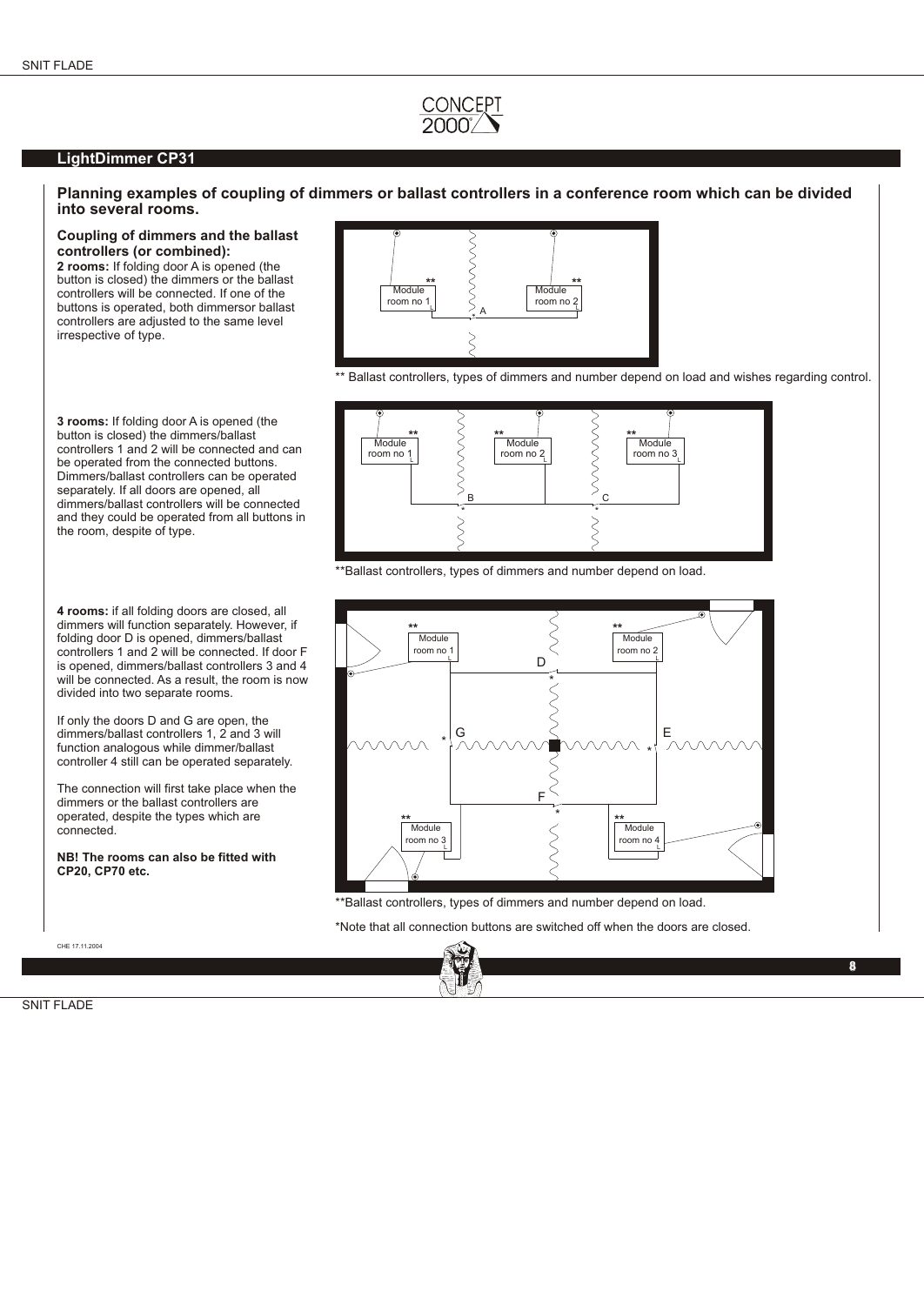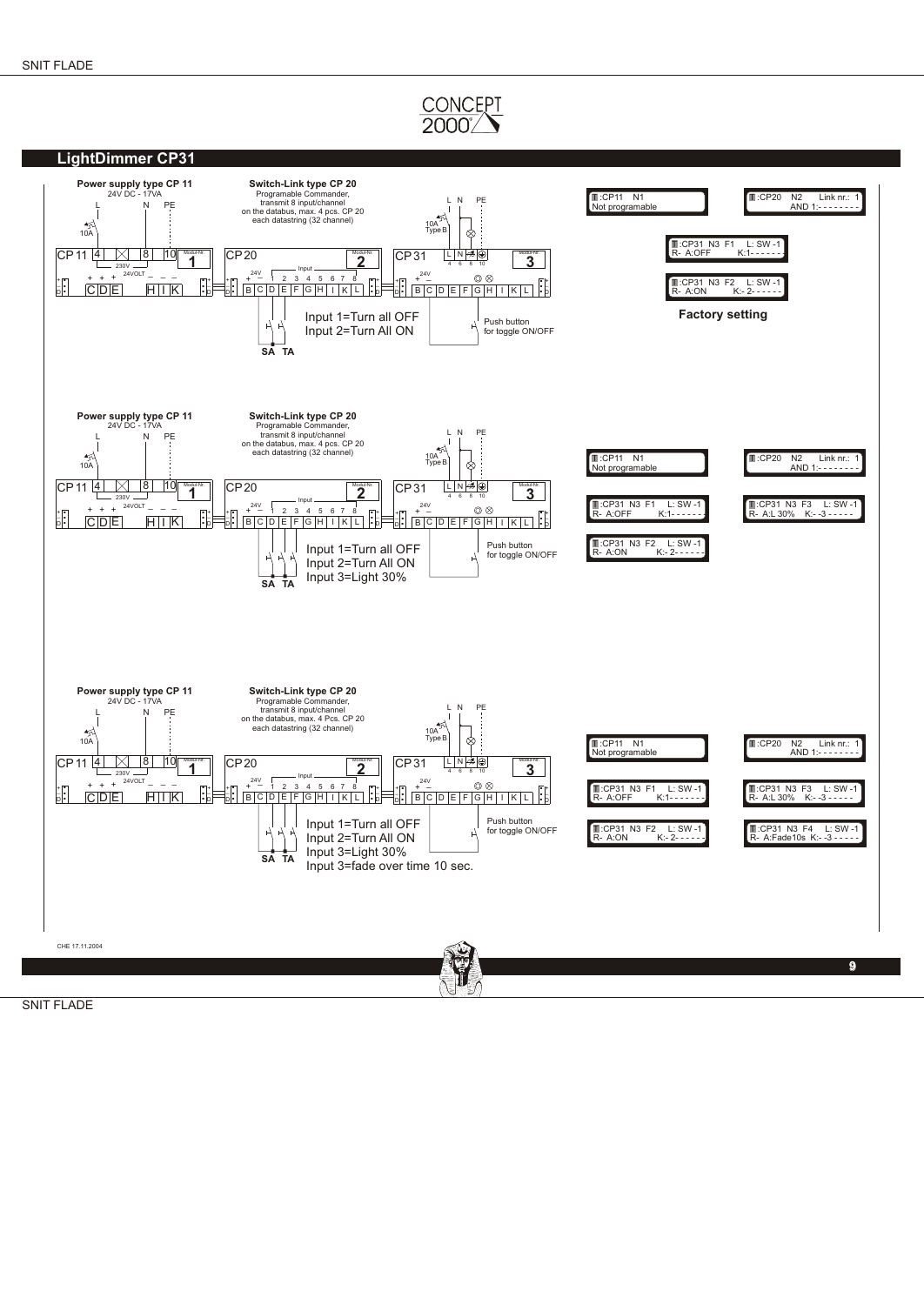

SNIT FLADE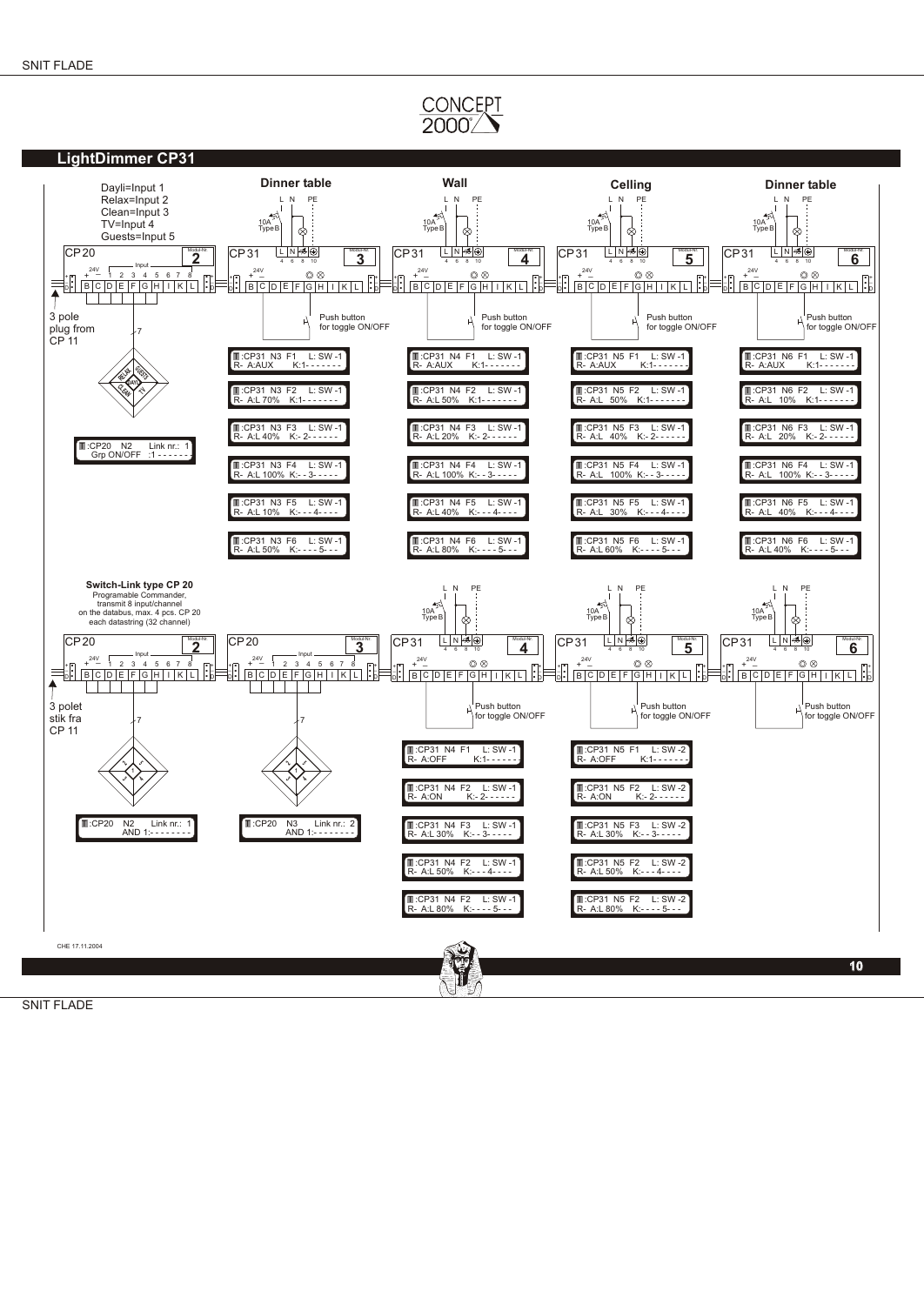### **LightDimmer CP31**

#### **Employment examples:**

The diagram employment examples for light control of a livingroom in a house with 3 lights with dimmer-module type CP 31 (LR/CR or BC) witch can be controlled separate by a Touch function (on, off + dim) as ("stand alone") and overall controlled by signal from Switch-Link type CP 20 (central controled, light scenes ect.) And by BO-Link type CP 70B (wireless remote control with a B&O´s remote control).

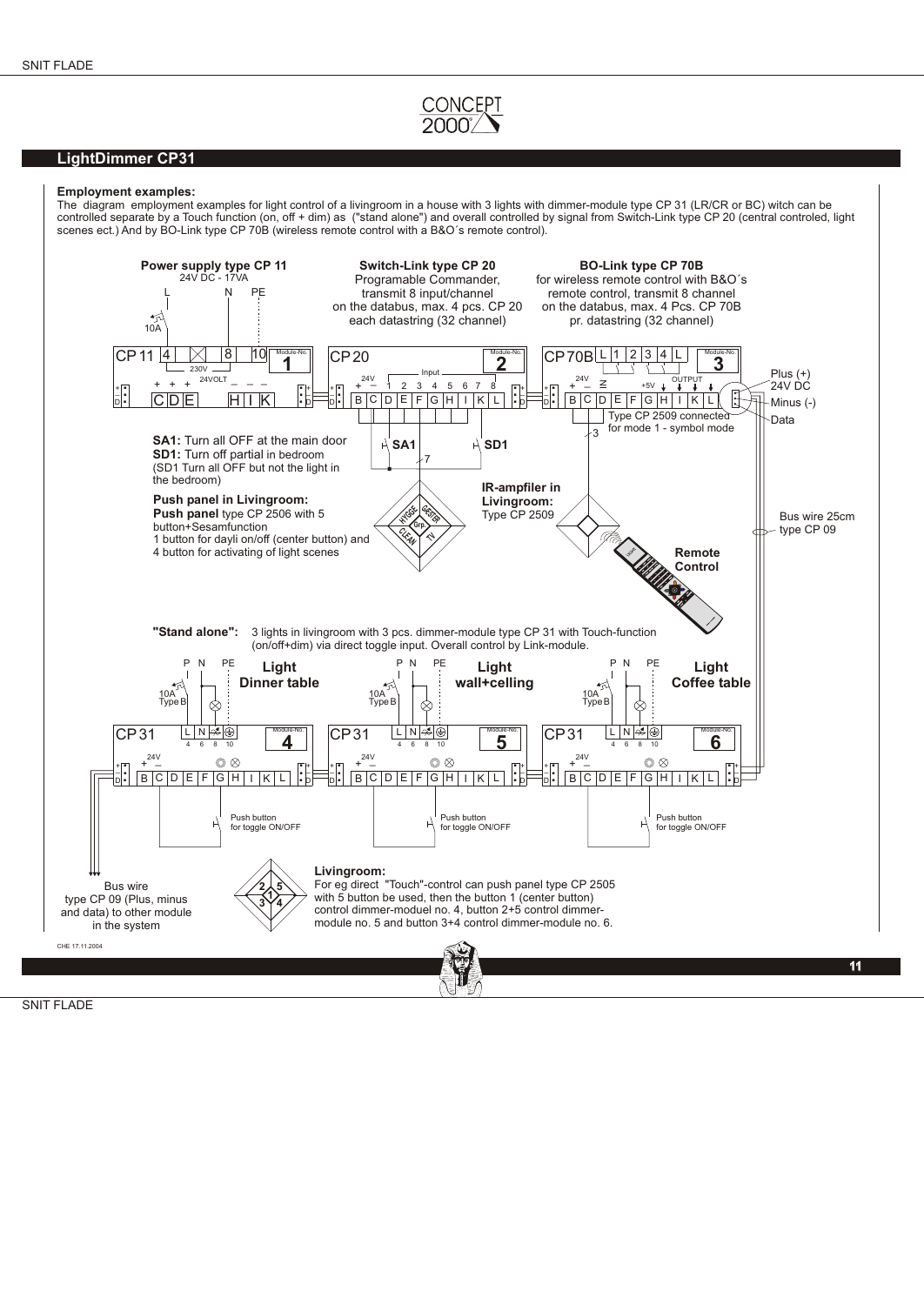# CONCEPT<br>2000

## **LightDimmer CP31**

#### **Employment examples: Function (continued from previous page)**

The examples displays bus-signal from Switch-Link CP20 and B&O-Link type CP70B there transmits on the databus to actors-module (dimmer module-no. 4, 5 and 6). In the examples shows push button on panel and button on Beo4 Remote control (via CP70B) with activate the programmed function in the dimmermodule.

| Overall push button control<br>Wireless remote control                                         |                                                                               | "CP-BUS"-function dimmer-module CP 31 module-no. 4, 5 og 6      |                                                   |                                                                                                                                              |                                                                 |                                            |                                                                                                                                   |                                                                                                 |                        |                                                             |  |
|------------------------------------------------------------------------------------------------|-------------------------------------------------------------------------------|-----------------------------------------------------------------|---------------------------------------------------|----------------------------------------------------------------------------------------------------------------------------------------------|-----------------------------------------------------------------|--------------------------------------------|-----------------------------------------------------------------------------------------------------------------------------------|-------------------------------------------------------------------------------------------------|------------------------|-------------------------------------------------------------|--|
| <b>Push button</b>                                                                             | Place                                                                         | <b>CP 20</b><br>Channel-no.                                     | Symbol on Beo4<br>Remote control                  | <b>CP 70B</b><br>Channel-nol                                                                                                                 |                                                                 | CP 31 Module-no. 4<br>Light level Function |                                                                                                                                   | CP 31 Module-no. 5<br>Light level Function                                                      |                        | CP 31 Module-no. 6<br>Light level Function                  |  |
| <b>Turn all OFF</b>                                                                            | Maindoor                                                                      | 1                                                               |                                                   |                                                                                                                                              | $\blacksquare$                                                  |                                            | $\blacksquare$                                                                                                                    |                                                                                                 | $\blacksquare$         |                                                             |  |
| ON/OFF<br>Dayli                                                                                | Livingroom -<br>button 1                                                      | $\overline{2}$                                                  | GO                                                | $\overline{2}$                                                                                                                               | $\blacksquare$                                                  | 几                                          | $\blacksquare$                                                                                                                    | 几                                                                                               | d                      | 几                                                           |  |
| Light scene 1<br>Relax                                                                         | Livingroom -<br>button 2                                                      | 3                                                               |                                                   | 3                                                                                                                                            | $\blacksquare$                                                  |                                            | $\blacksquare$                                                                                                                    |                                                                                                 | $\blacksquare$         |                                                             |  |
| Light scene 2<br>Guests                                                                        | Livingroom -<br>button 5                                                      | 4                                                               | $\bullet$                                         | 4                                                                                                                                            | $\blacksquare$                                                  | $\sqrt{2}$                                 | $\blacksquare$                                                                                                                    |                                                                                                 | $\blacksquare$         |                                                             |  |
| Light scene 3<br>TV                                                                            | Livingroom -<br>button 4                                                      | 5                                                               |                                                   | 5                                                                                                                                            | q                                                               | $\Box$                                     | $\blacksquare$                                                                                                                    |                                                                                                 | d                      |                                                             |  |
| Light scene 4<br><b>Cleaning</b>                                                               | Livingroom -<br>button 3                                                      | $6\phantom{1}6$                                                 |                                                   | 6                                                                                                                                            | ◅                                                               |                                            | ◀                                                                                                                                 |                                                                                                 | $\blacksquare$         |                                                             |  |
|                                                                                                |                                                                               | ۰                                                               | <b>STOP</b>                                       | 1                                                                                                                                            | đ                                                               |                                            | d                                                                                                                                 |                                                                                                 | $\blacksquare$         |                                                             |  |
| <b>OFF</b> partial                                                                             | Bedroom                                                                       | 7                                                               |                                                   | ۰                                                                                                                                            | œ                                                               |                                            | œ                                                                                                                                 |                                                                                                 | d                      |                                                             |  |
|                                                                                                |                                                                               |                                                                 | Symbol explanations:                              | Lamp/<br>light level                                                                                                                         | $\blacksquare$                                                  | Lamp switch<br>OFF                         | ŌN                                                                                                                                | OFF                                                                                             |                        | ON/OFF-toggle                                               |  |
| Power supply CP11 module-no. 1<br>CP 11 not grammable!<br><b>T:CP11 N1</b><br>Not programmable |                                                                               |                                                                 |                                                   | Switch-Link CP20 module-no. 2<br>8-input/channel - programmerbar<br><b>II</b> :CP20 N2<br>Link nr.: 1<br>Grp ON/OFF: 2                       |                                                                 |                                            |                                                                                                                                   | B&O-Link CP70B module-no. 3<br>Remote control with B&O- 8 channel<br>II:CP70B N3<br>Link nr.: 1 |                        |                                                             |  |
| Dimmer-module CP31 module-no. 4<br>Programmable with 40 busfunctions                           |                                                                               |                                                                 |                                                   | Dimmer-module CP31 module-no. 5<br>Dimmer-module CP31 module-no. 6<br>Programmable with 40 busfunctions<br>Programmable with 40 busfunctions |                                                                 |                                            |                                                                                                                                   |                                                                                                 |                        |                                                             |  |
| R- A:OFF                                                                                       | T:CP31 N4 F8 L: B&O-1<br>L:CP31 N4 F1 L:SW-1<br>$K:1 - - - - -7-$<br>R- A:Off |                                                                 |                                                   | I :CP31 N4 F8 L: B&O-1<br>II:CP31 N5 F1 L: SW-1<br>R- A:OFF<br>R- A:OFF<br>$K:1 - - - - -7 -$<br>$K:1 - - - - -$                             |                                                                 |                                            | <b>I</b> .CP31 N6 F8 L: B&O-1<br><b>T:CP31 N6 F1</b><br>$L: SW -1$<br>R- A:OFF<br>R- A:OFF<br>$K:1 - - - - -7$<br>$K:1 - - - - -$ |                                                                                                 |                        |                                                             |  |
| L: CP31 N4 F2 L: SW-1<br>R- A:AUX                                                              | R- A:Aux<br>$K:-2------$                                                      | II:CP31 N4 F9 L: B&O-1<br>$K: -2 - - - - - -$                   | III: CP31 N5 F2 L: SW-1<br>R- A:Aux               | $K:-2------$                                                                                                                                 | I :CP31 N4 F9 L: B&O-1<br>R- A:Aux                              | $K: -2 - - - - - -$                        | R- A:Aux                                                                                                                          | III: CP31 N6 F2 L: SW-1<br>$K:-2----$                                                           | R- A:Aux               | L: CP31 N6 F9 L: B&O-1<br>$K:-2------$                      |  |
| <b>II:CP31 N4 F3 L: SW-1</b><br>R- A:L 90%                                                     | $K:-2-----$                                                                   | I :CP31 N4 F10 L: B&O-1<br>R- A:L 90% K:-2 - - - - -            | II:CP31 N5 F3 L: SW-1<br>R- A:L 40% K:-2------    |                                                                                                                                              | <b>II:CP31 N4 F10 L: B&amp;O-1</b><br>R- A:L 40% K:-2 - - - - - |                                            |                                                                                                                                   | <b>II:CP31 N6 F3 L: SW-1</b><br>R- A:L 60% K:-2------                                           |                        | <b>II:CP31 N6 F10 L: B&amp;O-1</b><br>R- A:L 60% K:-2------ |  |
| T:CP31 N4 F4 L:SW-1<br>R- A:L 40%                                                              | $K:-3---$                                                                     | <b>T:CP31 N4 F11 L: B&amp;O-1</b><br>R- A:L 40% K:--3 - - - - - | IL:CP31 N5 F4 L:SW-1<br>R- A:L 20% K:--3-----     |                                                                                                                                              | IL:CP31 N4 F11 L: B&O-1<br>R- A:L 20% K:--3 - - - - -           |                                            |                                                                                                                                   | <b>T:CP31 N6 F4 L: SW-1</b><br>R- A:L 30% K:--3-----                                            |                        | II:CP31 N6 F11 L: B&O-1<br>R- A:L 30% K:--3-----            |  |
| L: CP31 N4 F5 L: SW-1<br>R- A:L 80%                                                            | $K:- -4- - -$                                                                 | II:CP31 N4 F12 L: B&O-1<br>R- A:L 80% K:---4----                | III: CP31 N5 F5 L: SW-1<br>R- A:L 70% K:---4----  |                                                                                                                                              | II:CP31 N4 F12 L: B&O-1<br>R- A:L 70% K:---4----                |                                            |                                                                                                                                   | <b>Ⅱ:CP31 N6 F5 L: SW-1</b><br>R- A:L 50% K:---4----                                            |                        | <b>Ⅱ:CP31 N6 F12 L: B&amp;O-1</b><br>R- A:L 50% K:---4----  |  |
| II:CP31 N4 F6 L:SW-1<br>R- A:L 20%                                                             | $K: - -5 - -$                                                                 | II:CP31 N4 F13 L:B&O-1<br>R- A:L 20% K:----5---                 | III:CP31 N5 F6 L: SW-1<br>R- A:L 40% K:----5---   |                                                                                                                                              | III: CP31 N4 F13 L: B&O-1<br>R- A: L 40% K: - - - - 5 - - -     |                                            |                                                                                                                                   | II:CP31 N6 F6 L:SW-1<br>R- A:L 10% K:----5---                                                   |                        | I :CP31 N6 F13 L: B&O-1<br>R- A:L 10% K:----5---            |  |
| L:CP31 N4 F7 L:SW-1<br>R- A:L 100% K:-----6--                                                  |                                                                               | II: CP31 N4 F14 L: B&O-1<br>R- A:L 100% K:-----6--              | III: CP31 N5 F7 L: SW-1<br>R- A:L 100% K:-----6-- |                                                                                                                                              | II: CP31 N4 F14 L: B&O-1<br>R- A:L 100% K:-----6--              |                                            |                                                                                                                                   | <b>T:CP31 N6 F7 L: SW-1</b><br>R- A:L 100% K:-----6--                                           | R- A:L 100% K:-----6-- | II:CP31 N6 F14 L: B&O-1                                     |  |
| CHE 17.11.2004                                                                                 |                                                                               |                                                                 |                                                   |                                                                                                                                              |                                                                 |                                            |                                                                                                                                   |                                                                                                 |                        |                                                             |  |
|                                                                                                |                                                                               |                                                                 |                                                   |                                                                                                                                              |                                                                 |                                            |                                                                                                                                   |                                                                                                 |                        | 12 <sub>2</sub>                                             |  |